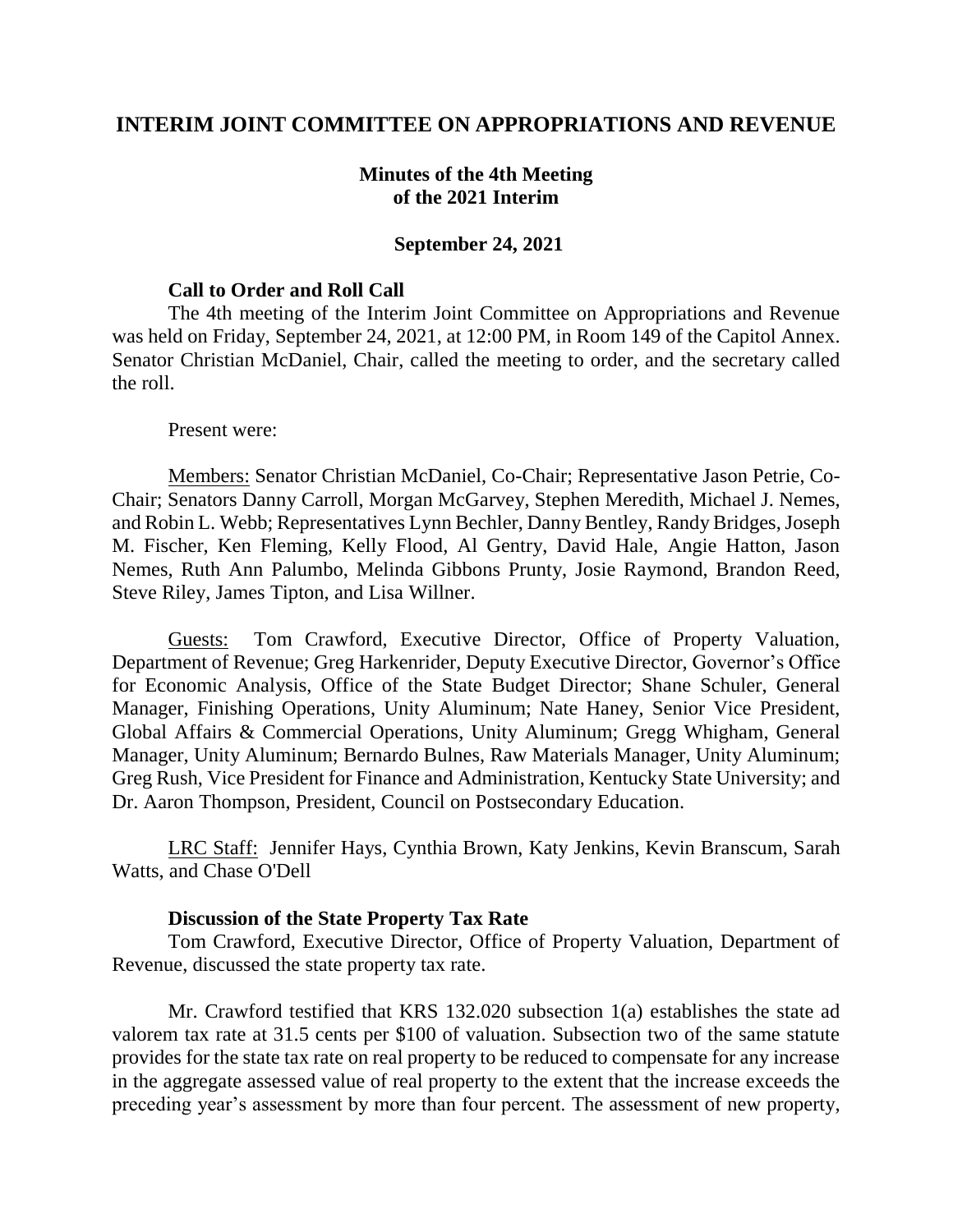the assessment from property which is subject to tax increment financing, and the assessment from property which is owned and financed by a government agency which is subject to industrial revenue bond financing are all assessments excluded from subsection two. Unmined coal assessments are not included in the state tax rate calculation.

In 1978, the state real property tax rate was set at 31.5 cents per \$100 of assessed valuation. There has been a steady decrease of the state rate since then, due to the increase of the aggregate assessed value of real property in Kentucky. In 2021, the state rate was set at 11.9 cents per \$100 of assessed valuation.

By far, the assessment work done by property valuation administrators (PVAs) is the most important factor on the state real property tax rate calculation. PVA property assessments account for 97.5 percent of the total real property assessment.

In 2021, residential, farm, and commercial real property assessments totaled \$297.5 billion. Oil and gas property and public service company real estate assessments totaled \$6.8 billion. The total estimate of real property assessments in Kentucky in 2021 totaled \$305 billion.

In response to a question from Representative Tipton, Mr. Crawford stated that the \$192 billion in residential real property assessments for 2021 accounts for the removal of property with homestead exemptions. In response to another question, Mr. Crawford said that the farm property assessment total reflects the agricultural assessment, not the fair market assessment. In response to a final question, Mr. Crawford stated that sheriffs collect 97.5 to 98 percent of property taxes in Kentucky.

In response to a question from Senator Carroll, Mr. Crawford testified that new revenues coming from new property eventually get onto the tax roll, but that it sometimes occurs a year or two later than it should have due to staff shortages in PVA offices.

In response to a question from Representative Bridges, Mr. Crawford stated that 'dark store theory' is the theory that big box retailers are petitioning property assessors to value their property as if it is vacant. These retailers have had success with this argument in other states, where it has caused a tremendous loss in the property tax base in those areas. Some states are now enacting laws to prohibit that type of valuation from being considered. In response to another question from Representative Bridges, Mr. Crawford testified that next year, the executive branch would like to get funding for statewide aerial photography flyovers that would meet the standards for all PVAs in Kentucky.

# **Recap of the August Consensus Forecasting Group Meeting**

Greg Harkenrider, Deputy Executive Director, Governor's Office for Economic Analysis, Office of the State Budget Director, provided a recap of the August Consensus Forecasting Group (CFG) meeting.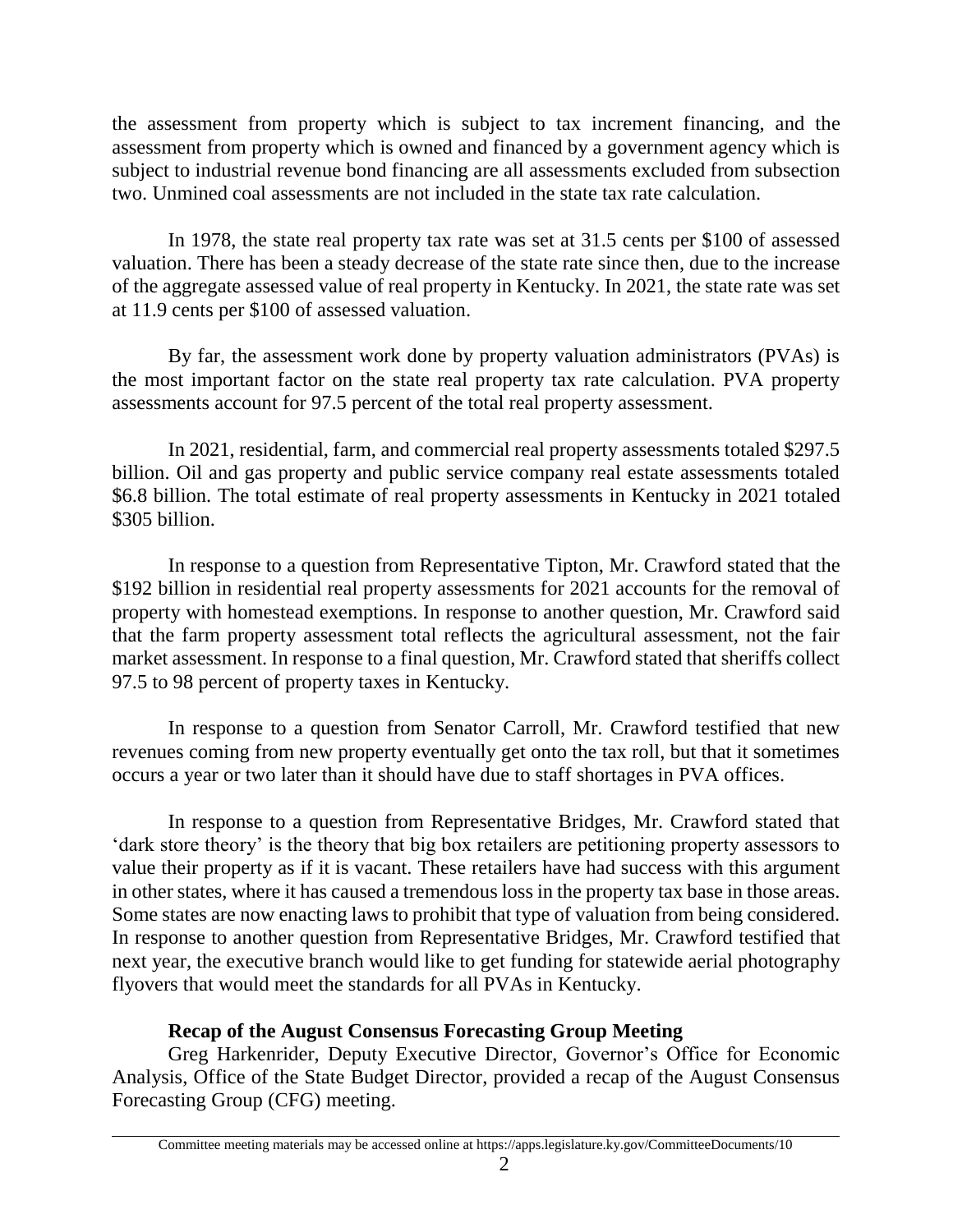Mr. Harkenrider testified that the CFG estimated that total general fund revenues will grow 0.9 percent in fiscal year 2022, 2.3 percent in fiscal year 2023, 3.9 percent in 2024, 2.7 percent in fiscal year 2025, and 2.8 percent in fiscal year 2026.

Individual income revenues are expected to only grow 0.9 percent in fiscal year 2022, despite 5.9 percent growth in withholding receipts. Sales and use tax receipts are expected to grow 4.8 percent in the same year. The combined business taxes are expected to decline 14.9 percent, which is mostly a result of 2021 Regular Session House Bill 278. The revenues from business taxes will see little growth in the short-run, but will grow again in fiscal years 2024, 2025, and 2026.

CFG's August planning estimate projects actual general fund revenues totaling \$12.9 billion, which would imply revenues in excess of budgeted totaling \$1.09 billion.

Road fund revenues grew 10.1 percent in fiscal year 2021. CFG expects road fund revenues to grow 3.9 percent in fiscal year 2022. In fiscal year 2023, revenues are expected to grow 1.7 percent. In fiscal year 2024, revenues are expected to decline 0.5 percent. Fiscal years 2025 and 2026 are expected to see growth of 1.4 percent in road fund revenues. Motor fuels tax revenues are expected to grow 5.7 percent in fiscal year 2022. Motor vehicle usage receipts are expected to grow 4.2 percent to \$647.2 million.

CFG estimates that tobacco Master Settlement Agreement receipts will total \$109.8 million in fiscal year 2022, down from 126.3 million in actual receipts from fiscal year 2021.

## **Braidy Industries and Successors**

Shane Schuler, General Manager, Finishing Operations, Unity Aluminum; Nate Haney, Senior Vice President, Global Affairs & Commercial Operations, Unity Aluminum; Gregg Whigham, General Manager, Unity Aluminum; Kristin Derscha, Quality Manager, Unity Aluminum; and Bernardo Bulnes, Raw Materials Manager, Unity Aluminum, discussed Braidy Industries and its successors.

Mr. Haney testified that things look much better for Unity Aluminum than they did when the company last appeared before the legislature. Unity Aluminum played a video for the committee and then submitted to questions.

In response to a question from Representative Flood, Mr. Haney stated that Unity Aluminum could not get into specific details regarding funding from Rusal due to a confidentiality agreement. However, Mr. Haney confirmed Rusal's public statement that Rusal would not be financing Unity moving forward. There will be no further Russian ownership of Unity Aluminum. Ms. Derscha testified that for the design of its mill, Unity is focusing on the desires of its customers.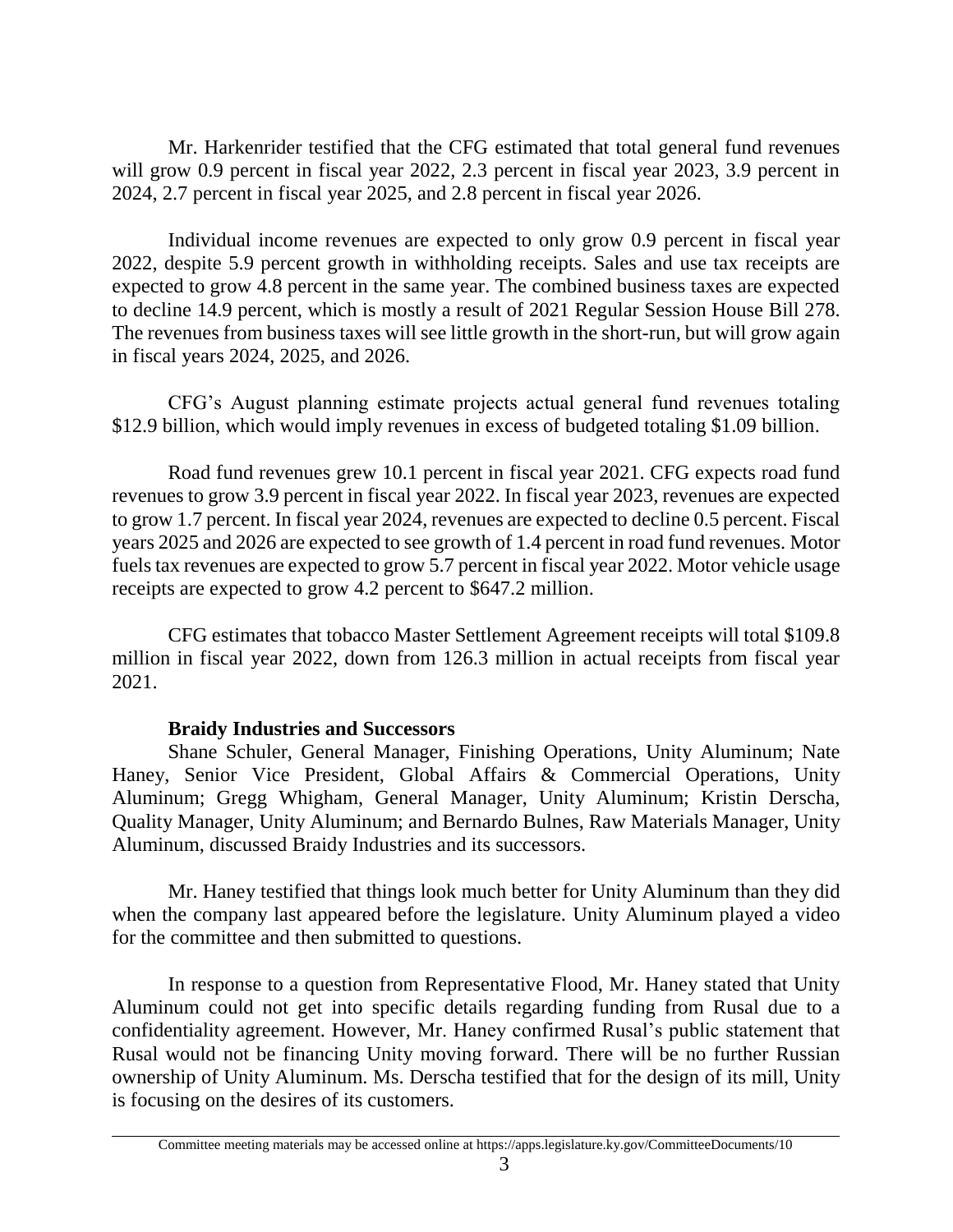In response to a question from Senator McDaniel, Mr. Haney stated that Unity Aluminum has roughly 20 employees in Kentucky. In response to further questioning, Mr. Haney testified that permanent project financing has not been completed. The company has shifted away from the incremental financing done previously. Unity does not anticipate needing to ask for another extension on financing in March of 2022.

The acting CEO of Unity Aluminum is Terry Gill. Mr. Haney was unsure of how much Mr. Gill is paid. In response to further questioning from Senator McDaniel, Mr. Haney stated that Mr. Gill was the Secretary of the Cabinet for Economic Development within the administration of Governor Matt Bevin. The incentives given to Braidy Industries by the Commonwealth were approved during this time. Mr. Haney continued to say that the question of Unity Aluminum repaying the \$15 million provided by the Commonwealth would be a question for the board of directors. In response to more questions, Mr. Haney testified that Unity Aluminum does not own a golf course. The only property owned by the company is the 240-plus acres for the aluminum rolling facility.

In response to a question from Representative Nemes, Mr. Haney testified that he and Mr. Gill are the only Unity employees who were officials within the administration of Governor Bevin. He continued to say that he was unsure if there were investors in the company who were involved with the Governor Bevin administration.

In response to a question from Senator Carroll, Mr. Haney testified that Unity is currently in a leased building. The company owns land at East Park Industrial Center. That land is roughly 240 acres and contains three buildings purchased by Unity Aluminum. Some ground work has been completed.

In response to Representative Tipton, Mr. Haney stated that assuming full financing is reached, Unity Aluminum is targeting customer quantity trial coils to be shipped in the second half of 2025. There will be a 30 to 36 month total construction period where 1,200 to 1,500 full-time construction workers will construct the facility. In response to another question, Mr. Haney stated that Unity has a great partnership with Ashland Community College.

In response to a question from Senator McDaniel, Mr. Haney testified that Unity's goal is that by March 31, 2022, Unity Aluminum will have one billion dollars for construction and equipping of its aluminum mill, and that construction or site development will have commenced. In response to another question, Mr. Haney stated that Unity Aluminum will have a supply agreement with Rusal, but that there will be no other collaboration with the Russian government or citizens of Russia. Mr. Bulnes testified that the only obligation will be for Rusal to supply 60,000 metric tons of rolling slab per year starting the first year of production. He continued to say that these are common commercial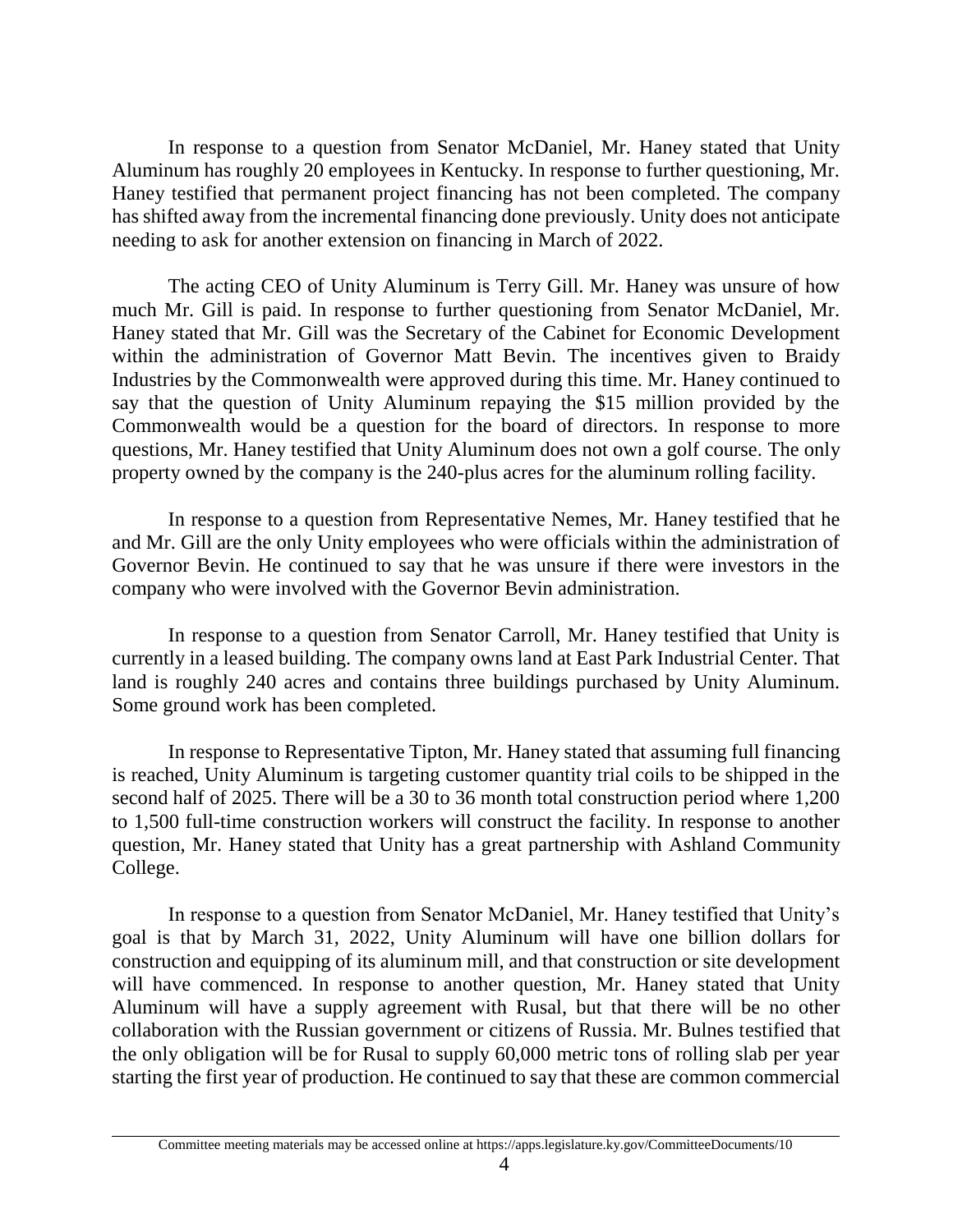terms which have been signed between Unity Aluminum and Rusal America. There is no other obligation between Unity and any Russian organization.

In response to a question from Senator Carroll, Mr. Haney testified that the team at Unity is focused on receiving financing. Mr. Haney pledged to rebuild trust with the legislature.

## **Kentucky State University Leadership Transition Update**

Greg Rush, Vice President for Finance and Administration, Kentucky State University, presented an update on leadership transition at Kentucky State University.

Mr. Rush testified that in July, 2021, Kentucky State University (KSU) staff alerted the board of regents regarding financial concerns at the university and a \$15 million shortfall. The board informed the Council on Postsecondary Education and the Governor's Office. The board's review of the issues led to a leadership transition on July 20, 2021.

KSU is focused on getting students back on campus and rebuilding trust and transparency. The university is working through culture concerns. Employee separations have resulted in \$700,000 in payroll deduction. The university has also implemented a suspension of purchasing, hiring freeze, and restricted travel. The university has moved to address staff shortages in housing and security.

University leadership began a review of the overall financial situation of the university on July 20, 2021. At this time, the university had \$2.8 million of cash and accessible state appropriation left. Approximately \$2.3 million of payroll expenses were due the next week. Another four million dollars was owed to vendors, approximately \$1.7 million of that amount was over 4 months old. The university worked with CPE and the State Budget Office to advance its fourth quarter budget allotment, totaling \$5.4 million, so that the university could make payroll and begin paying its vendors.

KSU faces a budget shortfall in 2022 due to prior year issues. The university holds a \$5.2 million deficit in construction accounts with the state. Additionally, \$4.3 million in prior year invoices will be paid in fiscal year 2022. The university also had to repay a prior year revenue anticipation note totaling five million dollars. Thus far, Mr. Rush has found no evidence of money being used for non-university purposes.

The KSU board of regents regularly receives new reports on cash position, aging schedule of payables, current accounts receivable, personnel actions, and additional reports recommended by CPE.

# **Executive Order requiring CPE to review Kentucky State University**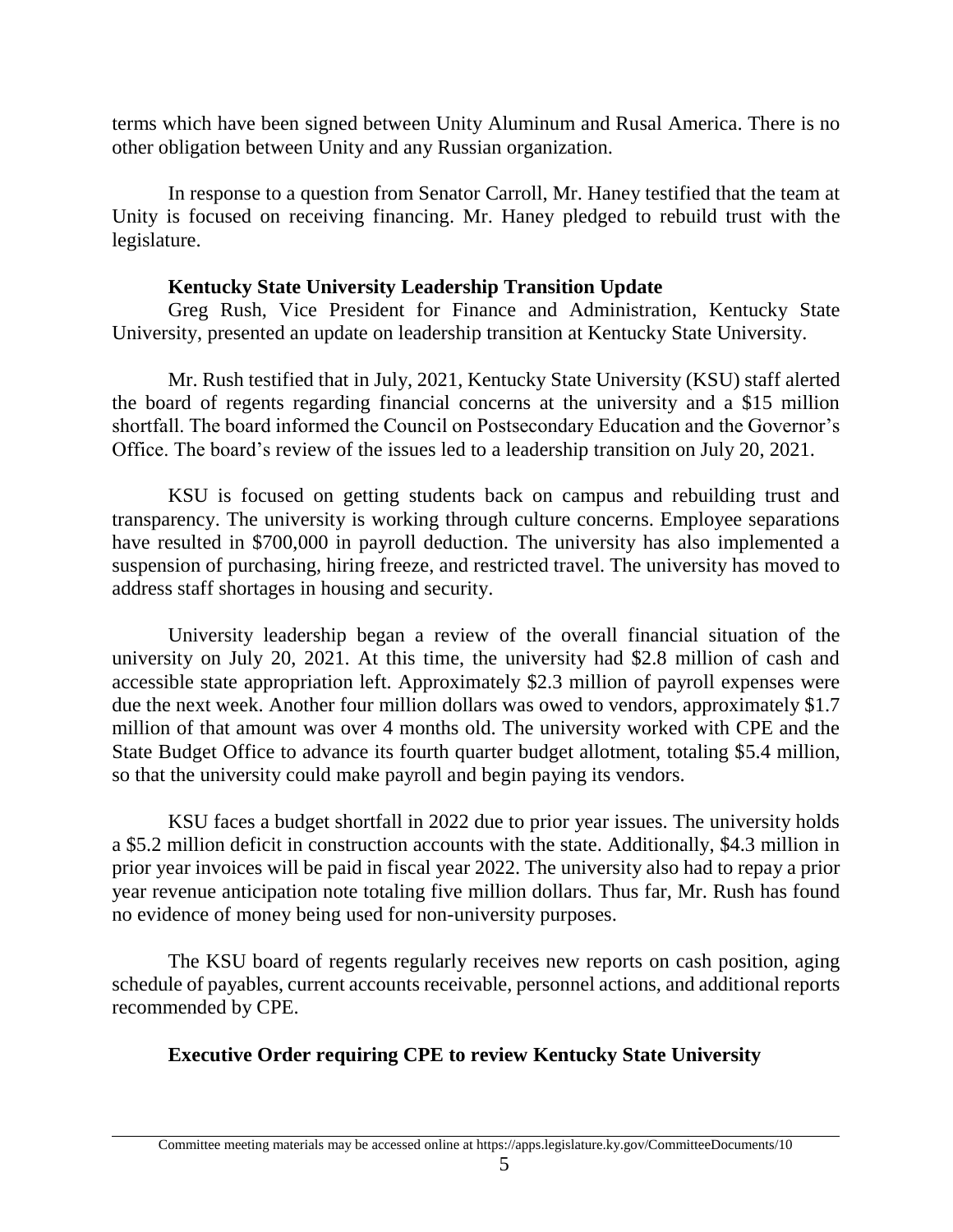Dr. Aaron Thompson, President, Council on Postsecondary Education, discussed the executive order requiring the Council on Postsecondary Education (CPE) to review Kentucky State University.

Dr. Thompson testified that the executive order does not supersede the board of regents, rather it grants CPE equal powers to look at the finances, structure, and culture of KSU. CPE is taking the lead at finding a new president for KSU. CPE is working to ensure that KSU is organizationally stable and its finances are accurately reported. CPE will also be hiring consultants to assist building academic structures for a  $21<sup>st</sup>$  century historically black college and university (HBCU).

In response to a question from Senator Thomas, Mr. Rush testified that KSU will not have enough money to operate past April 2022, without assistance from the legislature. He continued to say that KSU has begun to work on ensuring that all students on campus have a financial path to paying their balances.

In response to another question from Senator Thomas, Dr. Thompson stated that under the executive order, CPE must submit a management improvement plan to the Governor and the legislature before asking for additional funds. CPE is in the process of selecting a search firm and creating a search committee for the selection of a new president. Dr. Thompson expressed his desire for CPE to present a list of final candidates for president to the board of regents by April 2022. He continued to stress the importance of building a pipeline for students from Kentucky schools to attend KSU.

In response to a question from Senator McDaniel, Mr. Rush stated that KSU will come to the general assembly for supplementary finance requests in the next legislative session. Senator McDaniel stated that he also wanted an operational request from the university and that students of the university are not being served properly.

In response to a question from Representative Tipton, Mr. Rush testified that the fiscal year 2021 audit has not yet begun. The university's goal is to begin the audit by December 2021, with the goal of finishing the audit in March 2022. In response to another question from Representative Tipton, Mr. Rush testified that 180 students live in hotels as a result of inadequate residence hall space. This costs the university approximately \$600,000 to \$800,000 a year. The new residence hall is desperately needed.

In response to a question from Representative Bechler, Mr. Rush testified that budget information presented to the board of regents in recent years was not reflective of the actual financial position of the university. The partnership with CPE is the first step in ensuring that this does not happen again. CPE now has access to all financial records and information for KSU.

Committee meeting materials may be accessed online at https://apps.legislature.ky.gov/CommitteeDocuments/10